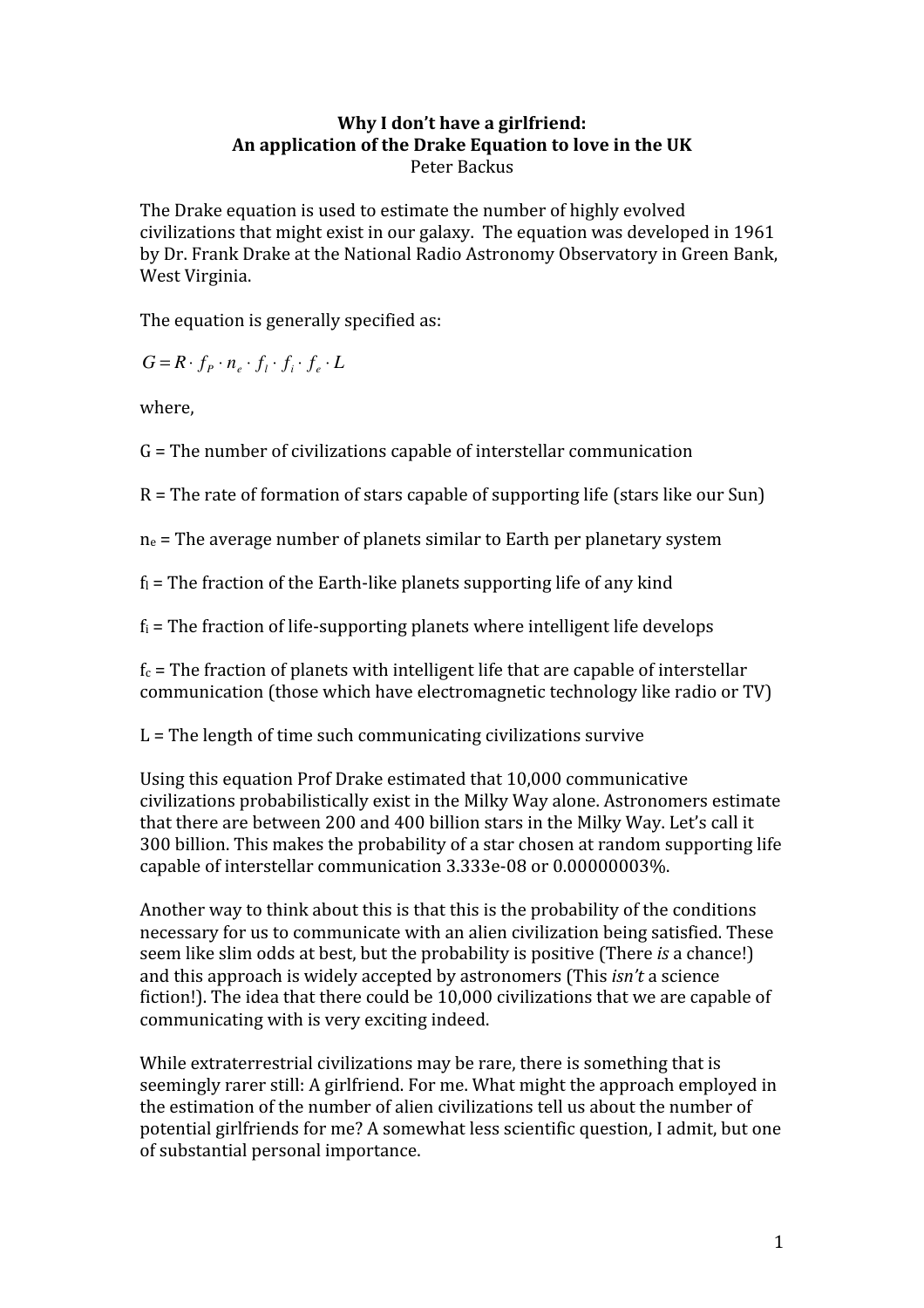The parameters are re-defined as follows with the values in parentheses:

### **G
=
The
number
of
potential
girlfriends.**

One can easily substitute boyfriends in here but as I am mostly a heterosexual
male
I
will
focus
on
the
search
for
a
girlfriend.

## R = The rate of formation of people in the UK (i.e. population growth).

This is about 150,000 people per year over the last 60 years.<sup>1</sup>

### $f_W$  = The fraction of people in the UK who are women.

See
the
above
clarification.
(0.51)

#### f<sub>L</sub>=The fraction of women in the UK who live in London.

I
would
like
my
girlfriend
to
be
nearby
so
that
we
can
see
each
other.
This makes
it
easier
to
get
to
know
each
other,
avoids
the
difficulties
of
a
long distance relationship and saves me the train fare. (0.13)

#### $f_A$  = The fraction of the women in London who are age-appropriate.

I
am
nearly
31
years
old
(Thank
you,
I
know
I
don't
look
it).
I
would
like my
girlfriend
to
be
near
my
own
age.
I
don't
want
to
feel
older
than
I
am by not being able to keep up with a spritely 20 year old, or because I haven't read *Twilight* and I don't know who the Jonas Brothers are. Nor do
I
want
to
fall
prey
to
a
voracious
cougar
or
to
be
regaled
with
stories
of the
war.
Lets
say
I
am
looking
for
a
woman
between
24
and
34 years
of age.
(0.20)

### $f_U$  = The fraction of age-appropriate women in London with a university **education.**

I am not trying to be an elitist or anything, but I would like my girlfriend to have a university education. I think we would have more in common and I would like someone I could discuss my work with sometimes. I know that there are many intelligent people who don't go to university, so don't
get
all
righteously
indignant.
Everyone
has
preferences. How
many women out there have dated men shorter than themselves? I rest my case.
(0.26)

<sup>1</sup>http://www.statistics.gov.uk/cci/nugget.asp?ID=950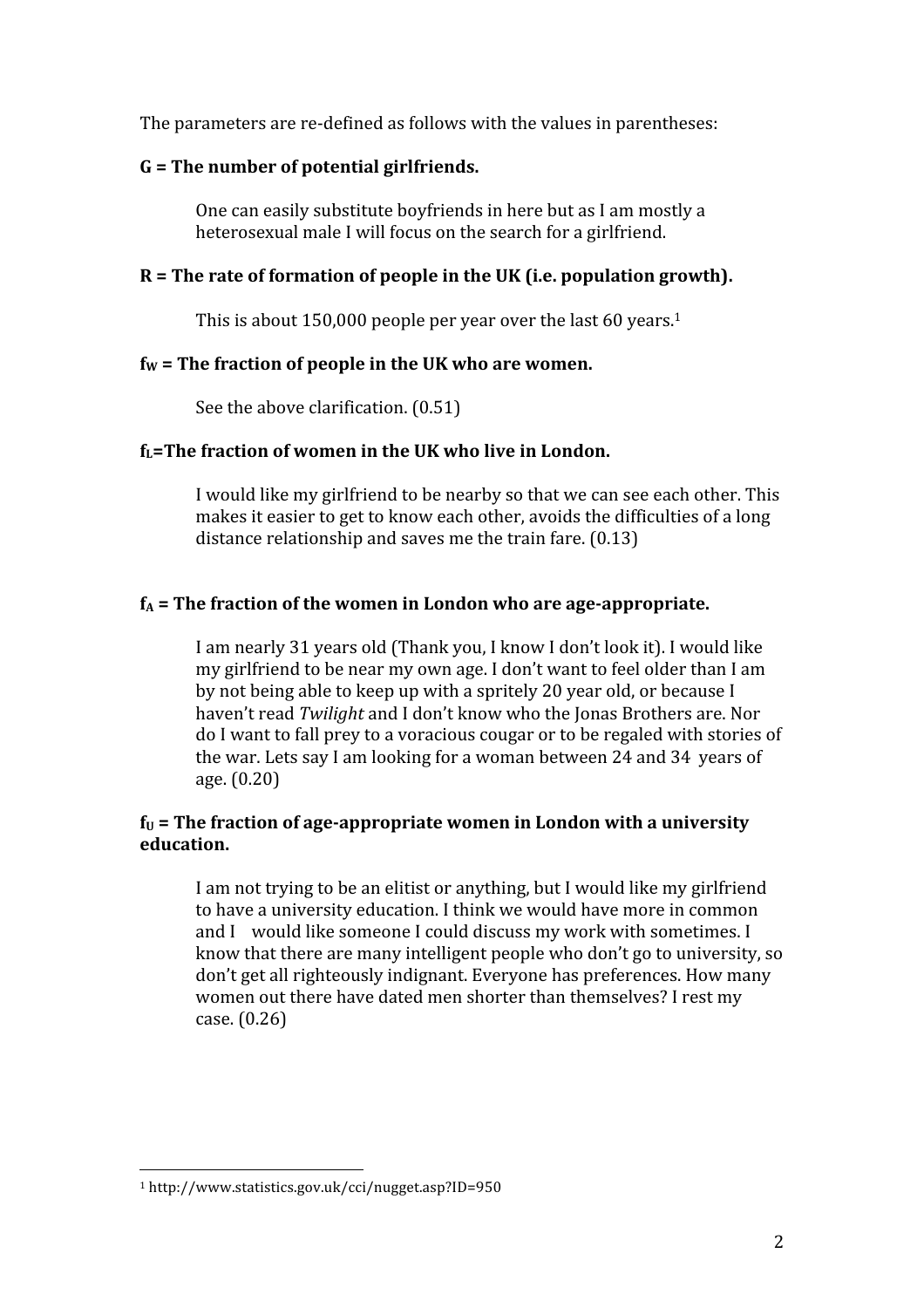## $f_B$  = The fraction of university educated, age-appropriate women in London **who
I
find
physically
attractive.**

Physical
attractiveness
is
important.
It
is
often
the
first
thing
people notice
about
each
other
and
it
makes
sex
easier.
Not
that
my
potential girlfriend
need
be
considered
attractive
by
anyone
else,
but
it
is important that I find her attractive. This is a tough parameter to estimate. Let's be generous and say I find 1 in 20, or 5% of ageappropriate
women
in
London
with
a
university
education
physically attractive.
(0.05)

# L = The length of time in years that I have been alive thus making an **encounter
with
a
potential
girlfriend
possible.**

Good
lord,
I
am
old.
(31)

We can simplify the above specification by recognizing that the number of people who have ever lived in the UK is related to the population growth rate by

 $N = \int_0^1 R(t) dt$  $\int_0^T$ 

where T is the age of the UK. If we assume that R is constant over the period T than  $N = R \cdot T$ . While this simplification is often used for the Drake Equation's intended
purpose,
it
is
not
a
good
assumption
when
adapting
the
equation
for our purposes here. Instead we use  $N^*$ , the population of the UK as of 2007, where

*N\**=60,975,000. 2

With this simplification we can re-specify the Drake equation as:

 $G = N^* \cdot f_W \cdot f_L \cdot f_A \cdot f_U \cdot f_B$ 

If
we
plug
in
the
above
values
we
get:

 $G = 60,975,000 \cdot 0.51 \cdot 0.13 \cdot 0.20 \cdot 0.26 \cdot 0.05$ 

or

G=10,510

So, what this means is that there are 10,510 people in the UK that satisfy these most
basic
criteria
for
being
my
girlfriend.
That
is
0.00017%
of
the
UK
and 0.0014%
of
Londoners,
which
doesn't
seem
so
bad.
On
a
given
night
in
London, there
is
greater
than
a
1
in
1000
chance
that
I
will
meet
an
attractive
woman between
the
ages
of
24
and
34
with
a
university
degree.
Of
course
this
does
not take
into
account
the
fraction
of
these
women
that
will
find
me
attractive

<sup>2</sup>http://www.statistics.gov.uk/cci/nugget.asp?ID=950